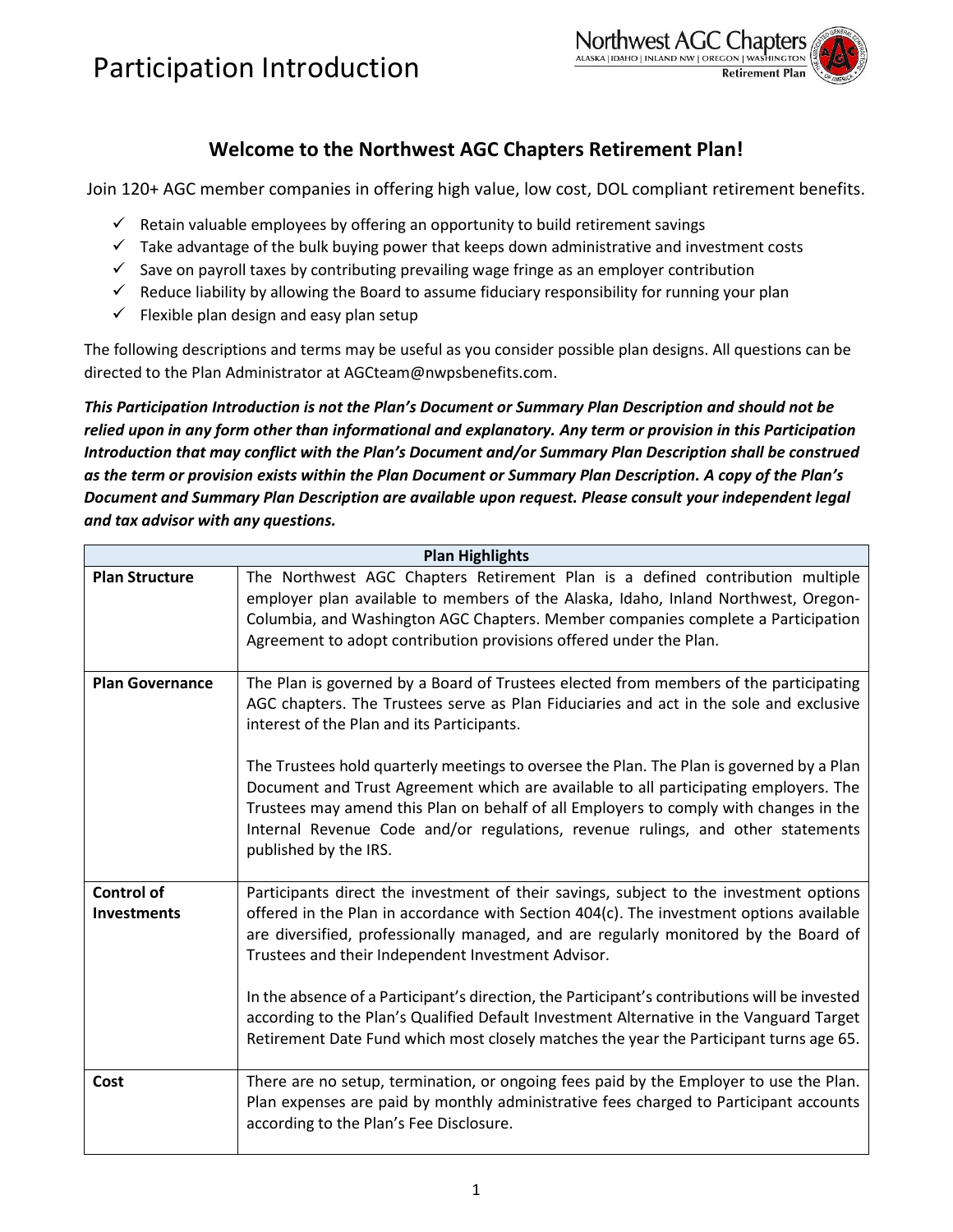

#### **Available Contribution Provisions to Elect on the Participation Agreement**

A contribution provision must be elected in the Participation Agreement before the contribution can be made to the Plan. For example, the Plan will not accept any 401(k) Elective Deferrals if 401(k) Elective Deferrals have not been elected in the Participation Agreement.

The Employer has the opportunity in the Participation Agreement to specify the initial eligibility requirements for each contribution type elected. For example, the Employer may require a new Employee to complete three Months of Service before making 401(k) deferrals or receiving a Safe Harbor matching contribution. By limiting the plan to Employees who have been employed for a minimum period of time, the Employer reduces the number of Employees who must be provided with enrollment materials and who must receive a Safe Harbor contribution. However, the Employer also risks reducing participation among eligible Employees who decide not to complete an enrollment form separately from the rest of their new hire paperwork.

Contact the Plan Administrator for assistance with plan design.

| 401(k) Elective<br><b>Deferrals</b>                              | Participants may elect to defer a portion of their compensation into the Plan as a tax-<br>deferred 401(k) contribution. The Participant pays taxes on 401(k) contributions and their<br>earnings when they are withdrawn at retirement.                                                                                                                                                                                                                                                                                                                                                                                                                                 |
|------------------------------------------------------------------|--------------------------------------------------------------------------------------------------------------------------------------------------------------------------------------------------------------------------------------------------------------------------------------------------------------------------------------------------------------------------------------------------------------------------------------------------------------------------------------------------------------------------------------------------------------------------------------------------------------------------------------------------------------------------|
| Roth 401(k)<br><b>Elective Deferrals</b>                         | Roth 401(k) elective deferrals are also employee contributions, but are not tax-deferred.<br>The Participant owes regular taxes on Roth deferrals in the year contributed, but then<br>does not pay taxes on the contributions when they are withdrawn at retirement.                                                                                                                                                                                                                                                                                                                                                                                                    |
| <b>Prevailing Wage</b>                                           | Employers who work under contracts subject to the Davis-Bacon Act, Service Contract<br>Act or other Prevailing Wage Law may contribute some or all of the mandated prevailing<br>wage fringe benefit to the Plan, a bona fide Davis Bacon plan. Fringe earnings contributed<br>to the Plan are not counted as wages for FICA, Medicare, L&I/Workers' Compensation,<br>or current year income tax, as they would be if paid as wages.                                                                                                                                                                                                                                     |
| <b>Discretionary</b><br><b>Employer Match</b>                    | The Employer may choose to match Participant 401(k) and Roth 401(k) elective deferrals.<br>The matching formula can be determined by the Employer, and must be applied<br>consistently across all eligible Participants.                                                                                                                                                                                                                                                                                                                                                                                                                                                 |
| <b>Safe Harbor</b><br><b>Employer</b><br><b>Contribution</b>     | Plans that include 401(k) elective deferrals or discretionary employer matching<br>contributions are subject to annual compliance testing to ensure the Plan does not<br>discriminate in favor of highly compensated employees (see Employer Responsibilities -<br>Compliance). By electing to adopt a Safe Harbor provision for a plan year, an Employer<br>decides before the start of the plan year to make an employer contribution in exchange<br>for an "automatic pass" on their non-discrimination testing of deferrals and matching<br>contributions. There are 3 Safe Harbor contribution formulas available in the Plan from<br>which an Employer can choose. |
| <b>Discretionary</b><br><b>Employer Profit</b><br><b>Sharing</b> | The Employer may choose to make a discretionary contribution to Participant accounts<br>on an annual basis (sometimes referred to as "Profit Sharing"). The Profit Sharing formula<br>must be made across all eligible Participants who worked 1,000 hours during the year<br>and were employed on the last day of the plan year unless indicated otherwise.                                                                                                                                                                                                                                                                                                             |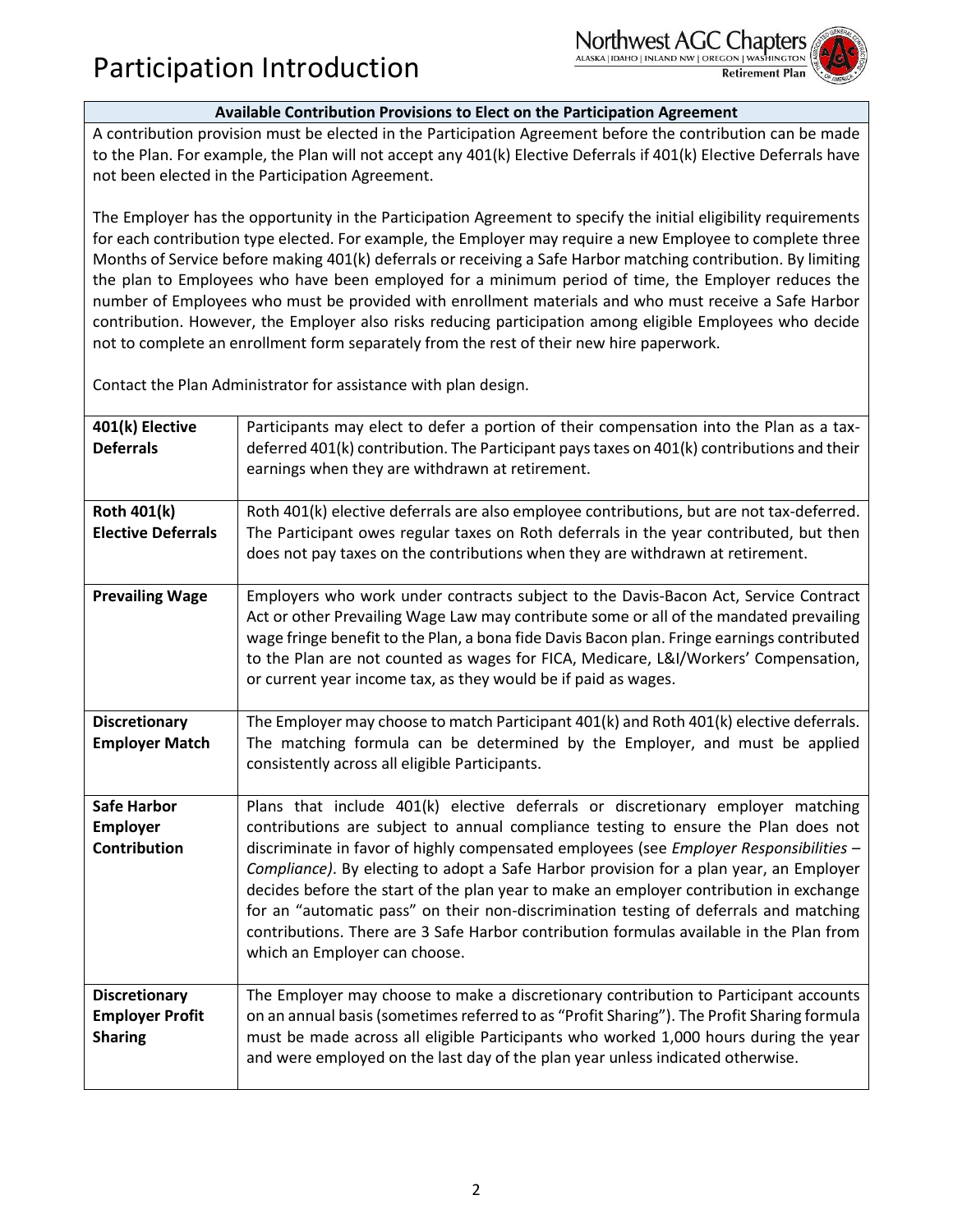

#### **Key Terms**

All information in this Participation Introduction is included for the purpose of assisting an Employer considering possible plan designs. This information does not replace, and should not be referred to in place of, the Plan Document, Summary Plan Description, or Trust Agreement.

The effective date specified in this document will be the date on which this Participation Agreement is in use.

| Annual Compensation is generally the amount of all W-2 earnings for personal services<br>paid to the Participant by the Employer in the Plan year (Box 1 of Form W-2), increased<br>by an Employee's pre-tax elections. The Employer can elect whether bonus pay is eligible.<br>For the calculation of prevailing wage contributions, Annual Compensation is the total<br>wages subject to federal income tax withholding for services rendered on a contract<br>subject to the Davis-Bacon Act, Service Contract Act or other Prevailing Wage Law<br>(3401(a) wages), increased by an Employee's pre-tax elections.                                  |
|--------------------------------------------------------------------------------------------------------------------------------------------------------------------------------------------------------------------------------------------------------------------------------------------------------------------------------------------------------------------------------------------------------------------------------------------------------------------------------------------------------------------------------------------------------------------------------------------------------------------------------------------------------|
| A Year of Service for initial eligibility purposes is defined as 1,000 Hours of Service in the<br>12-month period between two anniversaries of the Participant's original Date of Hire (the<br>day on which they first completed an Hour of Service).<br>A Year of Service for vesting credit purposes is defined as 1,000 Hours of Service in the<br>12-month Plan year.                                                                                                                                                                                                                                                                              |
| The Employer can require that their Employees complete up to 6 Years of Service to be<br>fully vested in (that is, to fully "own") the discretionary matching and profit sharing<br>employer contributions in their accounts. Alternatively, the Employer can allow all<br>discretionary contributions to be immediately vested regardless of service.<br>A participant will automatically become fully vested upon death, disability, termination<br>of plan, or upon reaching age 65.                                                                                                                                                                |
| The Employer may choose to allow their Employees to take loans from their accounts in<br>the Plan. New loans are requested and issued through the Plan, and loan repayments are<br>made through payroll deduction. The Plan will tell the Employer how much should be<br>withheld each pay period for a Participant's loan repayments. The Employer will deduct<br>this amount each period, and remit it to the Plan with their contributions.<br>If the Employee's loan repayments cease because they are no longer working, the<br>outstanding loan balance will be "deemed distributed," and will be reported as taxable<br>income to the Employee. |
|                                                                                                                                                                                                                                                                                                                                                                                                                                                                                                                                                                                                                                                        |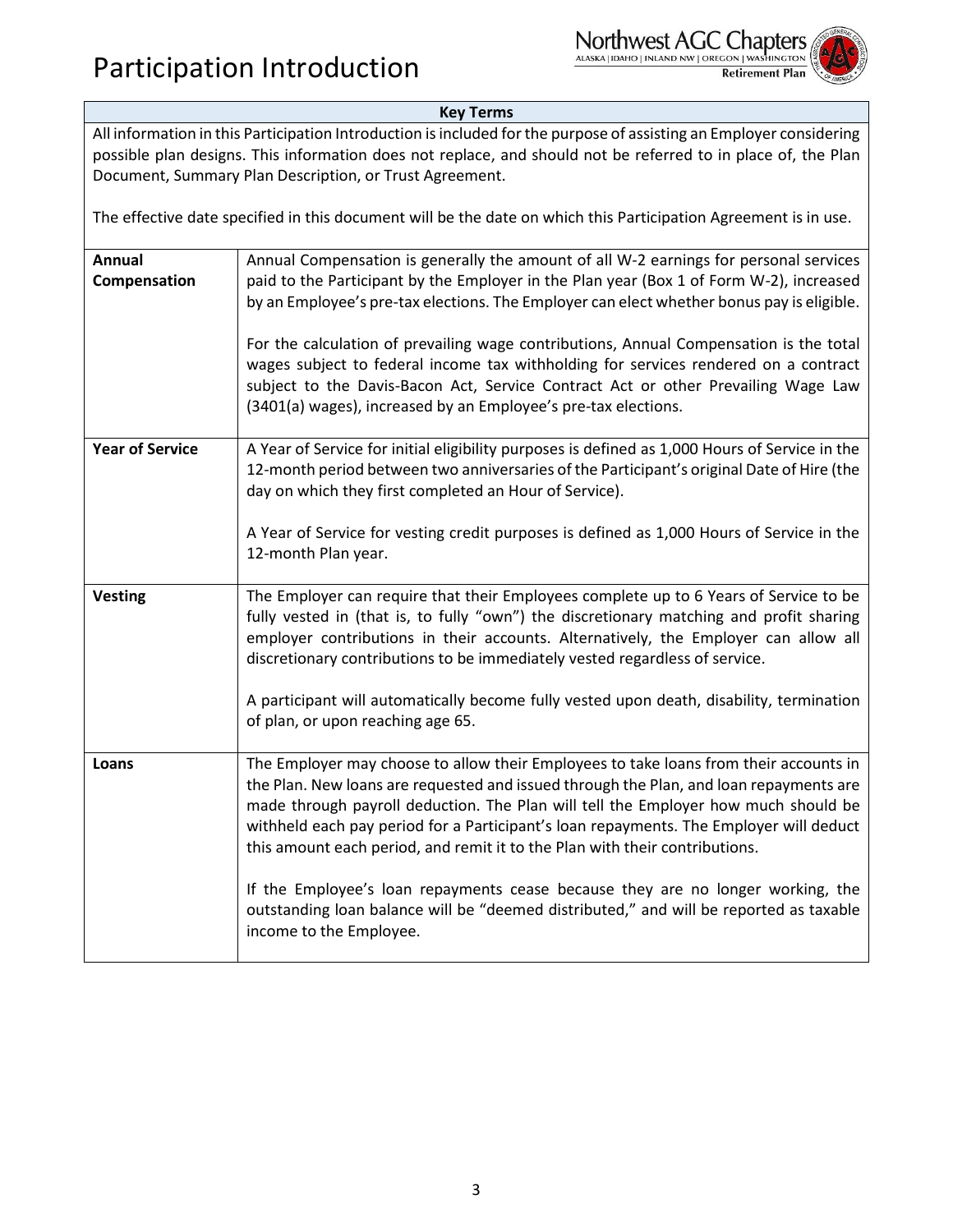

|  |   | ۰ |
|--|---|---|
|  | ÷ |   |

| <b>Employer Administration</b>                                                    |                                                                                                                                                                                                                                                                                                                                                                                                                                           |  |  |
|-----------------------------------------------------------------------------------|-------------------------------------------------------------------------------------------------------------------------------------------------------------------------------------------------------------------------------------------------------------------------------------------------------------------------------------------------------------------------------------------------------------------------------------------|--|--|
| <b>Administration of</b><br>Eligibility                                           | The Employer will track Employee eligibility and ensure that all Employees who satisfy<br>initial eligibility requirements, as established in this Participation Agreement, are offered<br>the opportunity to participate.                                                                                                                                                                                                                |  |  |
| <b>Timely Remittance</b><br>of Contributions                                      | The Employer is responsible for remitting all contributions and loan repayments to the<br>Plan in a timely manner.                                                                                                                                                                                                                                                                                                                        |  |  |
|                                                                                   | 401(k)/Roth 401(k) deferrals must be remitted to the Plan within 7 days of the pay date.                                                                                                                                                                                                                                                                                                                                                  |  |  |
|                                                                                   | Prevailing wage contributions must be remitted to the Plan by the 15th day of the month<br>following the month in which the work was done. For a new Employee, the Employer can<br>elect to "hold" the fringe benefit wages for an initial eligibility waiting period of 30 or 60<br>Days of Service, as elected in the Participation Agreement.                                                                                          |  |  |
|                                                                                   | All non-prevailing wage employer contributions (match, Safe Harbor, profit sharing) must<br>be remitted before the Employer files their corporate tax return for the year.                                                                                                                                                                                                                                                                |  |  |
| <b>Administration of</b><br>401(k) or Roth<br>401(k) Deferral<br><b>Elections</b> | Eligible Employees may set, stop, or change their 401(k) or Roth 401(k) deferral rate<br>elections by completing a copy of the Initial Enrollment or Deferral Change Form.<br>Employees give their completed Form to the Employer, who is then responsible for<br>implementing the deduction election, providing a copy of the Form to the Plan<br>Administrator, and maintaining a copy of the Form in their records.                    |  |  |
| <b>Administration of</b><br><b>Automatic</b><br><b>Enrollment</b>                 | The Employer may adopt an Automatic Enrollment provision, under which the Employer<br>will automatically start up pre-tax 401(k) deferrals for any eligible Employee who has not<br>made an affirmative deferral election (including an affirmative election to not<br>participate). The deferrals will begin at the deferral rate and at the time established in<br>this Participation Agreement.                                        |  |  |
| <b>Administration of</b><br><b>Automatic</b><br><b>Escalation</b>                 | The Employer may adopt an Automatic Escalation provision, under which the Employer<br>will automatically increase the pre-tax 401(k) deferral rates of all Employees who have<br>elected to be escalated by 1%, until the participating Employee is deferring at a rate of<br>10%. The escalation will occur on the first payroll of the calendar year.                                                                                   |  |  |
| <b>Notices to</b><br><b>Employees</b>                                             | The Employer is responsible for distributing all required notices to its Employees in a<br>timely manner. The Plan Administrator will provide the Employer with copies of any<br>required notices based on the Employer's provisions.                                                                                                                                                                                                     |  |  |
| <b>Administration of</b><br><b>Prevailing Wage</b><br><b>Records</b>              | The Employer is responsible for determining and documenting the hourly contribution<br>rate for any Employees working under the Davis-Bacon Act, Service Contract Act, or other<br>Prevailing Wage Law. The Employer will also determine and document any offset for<br>contributions to group health programs and/or other designed fringe benefit plans, as<br>authorized by the contract under which the work is performed.            |  |  |
| <b>Administration of</b><br><b>Safe Harbor</b>                                    | The Employer is responsible for making the Safe Harbor contribution to all eligible<br>Employees for the plan year. An Employer with an existing plan cannot adopt a Safe<br>Harbor matching provision midway through the year for the current plan year, though<br>they can adopt a Safe Harbor QNEC provision (under which every Employee receives a<br>contribution, regardless of whether they made Employee deferral contributions). |  |  |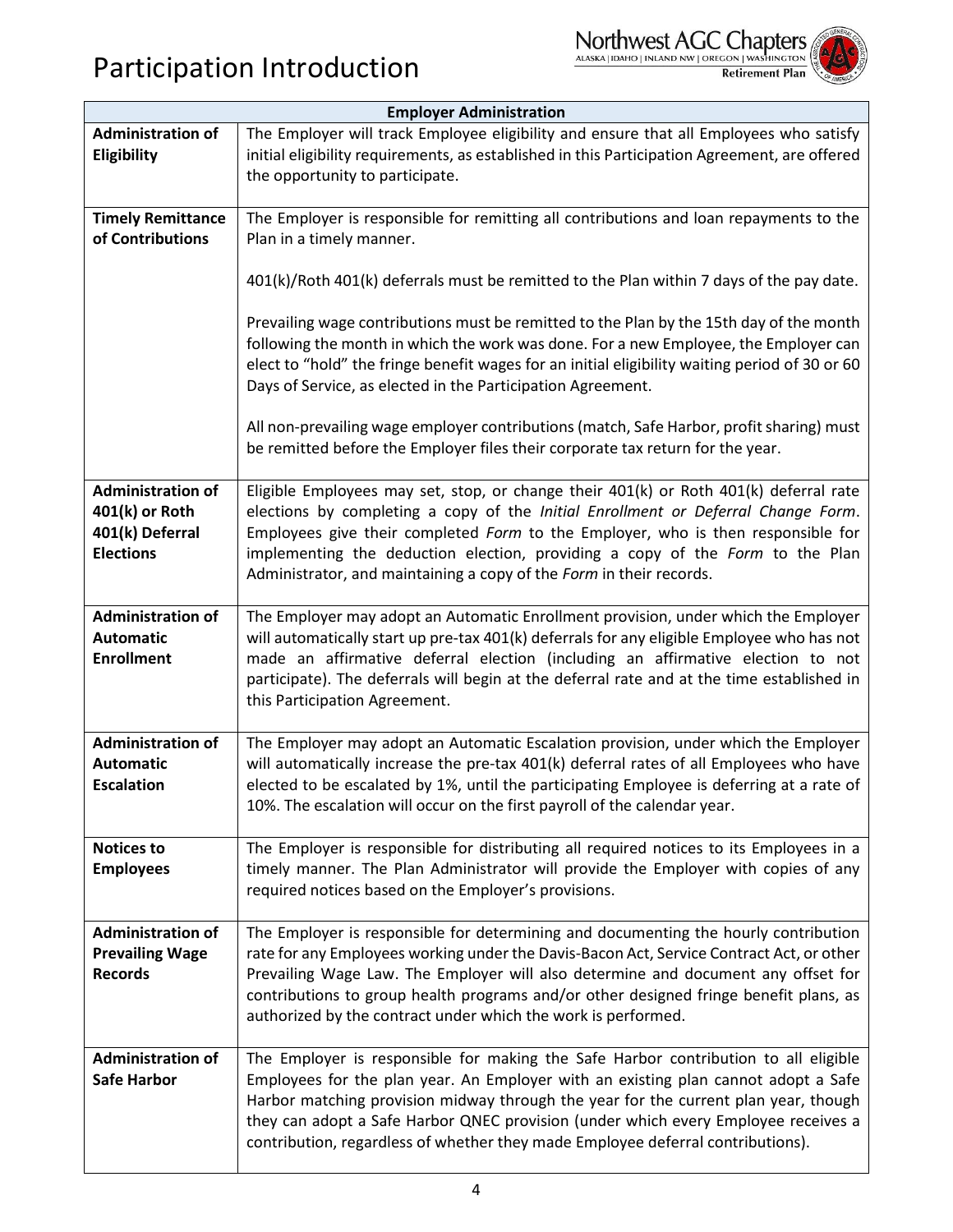

#### **Plan Compliance**

As part of a qualified plan under ERISA law, every Employer who participates in the Northwest AGC Chapters Retirement Plan is responsible for compliance testing to ensure their plan does not discriminate in favor of owners and other Highly Compensated Employees (HCEs).

Passing these tests is the Employer's responsibility. The Employer may utilize the Plan's Administrator to perform these tests, or may perform their own testing and furnish the results to the Administrator in a timely manner. The Employer is responsible for the accuracy of their records, and for the cost of any corrective action that may be necessary for a failed test.

Failure to pass testing may result in the disqualification of the Employer's plan, causing the Employer's participation in the Plan to immediately terminate.

| Coverage                                                                                                       | Under Section 410(b), the Employer's plan design must ensure that a sufficient number<br>of non-HCEs benefit from the Plan, and from each contribution source in the Plan.                                                                                                                                                                                                                                                                                                                                                                                                                                                                                                                                             |  |
|----------------------------------------------------------------------------------------------------------------|------------------------------------------------------------------------------------------------------------------------------------------------------------------------------------------------------------------------------------------------------------------------------------------------------------------------------------------------------------------------------------------------------------------------------------------------------------------------------------------------------------------------------------------------------------------------------------------------------------------------------------------------------------------------------------------------------------------------|--|
| <b>Related Employers</b>                                                                                       | If the Employer is owned by another company, has common ownership with another<br>company, or provides or receives substantial management services to or from another<br>company, the Employer may be part of an "affiliated service group" under Section 414(m)<br>of the Code, or of a "controlled group" under Section 414(b) or 414 (c) of the Code.<br>Employers who are members of affiliated service groups or controlled groups, or who<br>have "leased employees" under Section 414(n) of the Code, are required to aggregate<br>their employees with the employees of those other employers for testing.<br>The Employer has the option to elect that this Plan cover employees of those other<br>employers. |  |
| <b>Actual Deferral</b><br>Percentage (ADP)                                                                     | For plans with 401(k) Elective Deferrals and/or Roth 401(k) Elective Deferrals, the average<br>deferral percentage of HCEs must be within a certain tolerance of the average deferral<br>percentage of the rest of the employees.<br>Plans with a Safe Harbor provision do not need to complete this test.                                                                                                                                                                                                                                                                                                                                                                                                             |  |
| <b>Actual</b><br>Contribution<br>Percentage (ACP)                                                              | For plans with a discretionary, non-Safe Harbor employer matching contribution, the<br>average matching contribution percentage of HCEs must be within a certain tolerance of<br>the average matching contribution percentage of the rest of the employees.<br>Plans with a Safe Harbor provision, and no additional discretionary employer<br>contributions, do not need to complete this test.                                                                                                                                                                                                                                                                                                                       |  |
| <b>Prevailing Wage</b><br><b>Fringe and</b><br><b>Discretionary</b><br><b>Employer</b><br><b>Contributions</b> | Prevailing wage fringe and discretionary employer contributions and are subject to<br>testing under Section 401(a)(4) to ensure that they are non-discriminatory. The Employer<br>cannot use a contribution formula under which owners and other HCEs benefit<br>disproportionately more than other employees.                                                                                                                                                                                                                                                                                                                                                                                                         |  |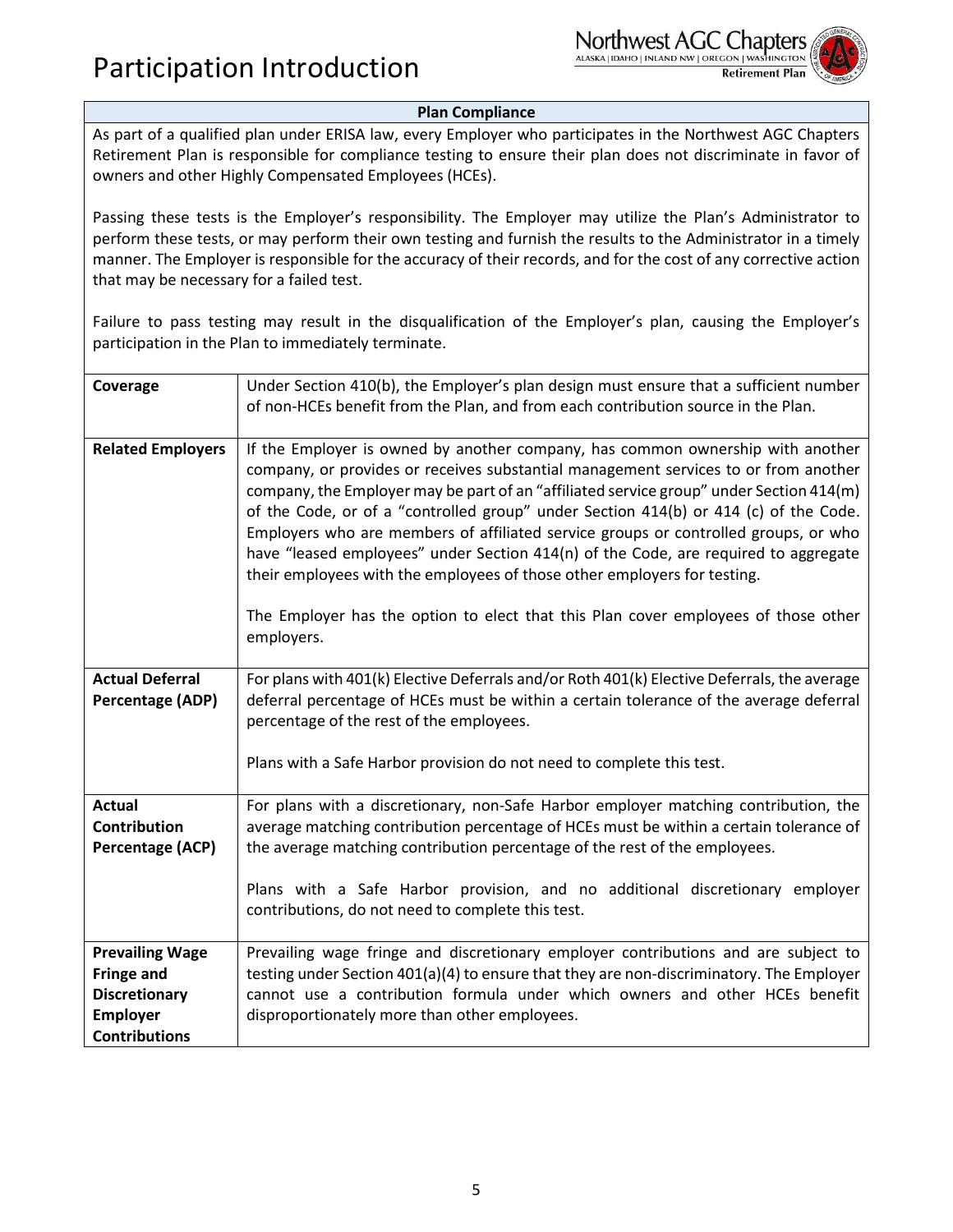



| <b>Plan Compliance (continued)</b> |                                                                                                                                                                                                                                                                                                                                                                                           |  |
|------------------------------------|-------------------------------------------------------------------------------------------------------------------------------------------------------------------------------------------------------------------------------------------------------------------------------------------------------------------------------------------------------------------------------------------|--|
| Compensation                       | The Employer's election to exclude bonuses for the purpose of calculating Employer and<br>Employee contributions must not disproportionately benefit owners and other HCEs.                                                                                                                                                                                                               |  |
| <b>Top Heavy</b>                   | The account balances of Key Employees (can include owners and officers) must not<br>exceed 60% of total plan assets on the last day of the prior plan year (last-day balances<br>are first adjusted for rollovers and recent distributions). If this test fails, the Employer<br>may need to make an additional minimum contribution to staff.                                            |  |
| <b>Contribution Limits</b>         | No Employee can make 401(k) Elective Deferrals or Roth 401(k) Elective Deferrals in<br>excess of the contribution deferral limit specified in Section 402(g).<br>An Employee's total contributions (includes Employee deferrals and Employer prevailing<br>wage and non-prevailing wage contributions) cannot exceed the total defined<br>contribution limit specified in Section 415(c). |  |

*This Participation Introduction is not the Plan's Document or Summary Plan Description and should not be*  relied upon in any form other than informational and explanatory. Any term or provision in this Participation *Introduction that may conflict with the Plan's Document and/or Summary Plan Description shall be construed as the term or provision exists within the Plan Document or Summary Plan Description. A copy of the Plan's Document and Summary Plan Description are available upon request. Please consult your independent legal and tax advisor with any questions.*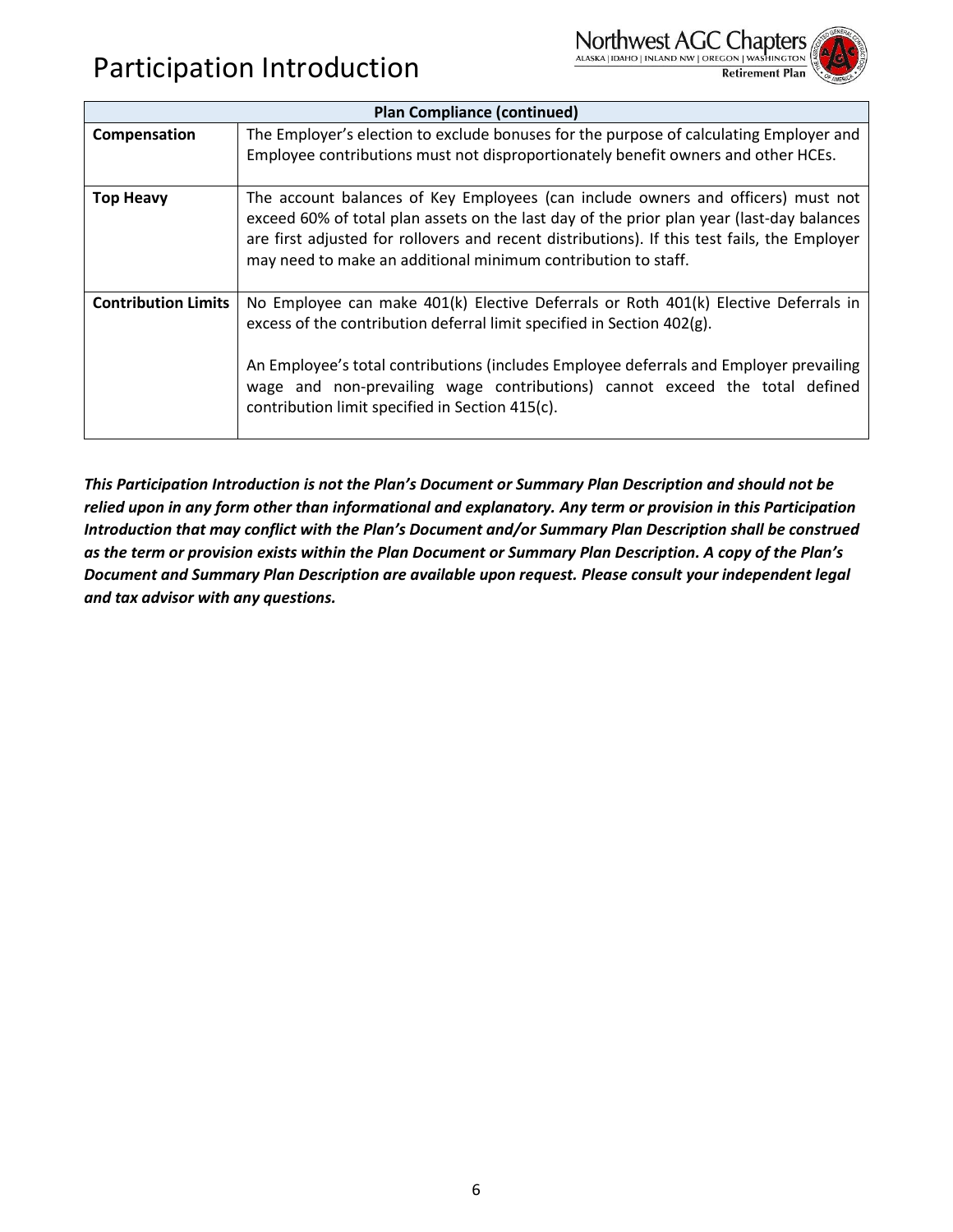## Participation Agreement



| I. Employer Information                             |                     |                 |  |
|-----------------------------------------------------|---------------------|-----------------|--|
| <b>Employer Name:</b>                               |                     |                 |  |
| <b>Employer Representative:</b>                     |                     |                 |  |
| Employer Identification Number (EIN):               |                     |                 |  |
| <b>Mailing Address:</b>                             |                     |                 |  |
| Phone:                                              | Fax:                |                 |  |
| Payroll Schedule (weekly, biweekly, monthly, etc.): |                     |                 |  |
| <b>Business Type:</b><br>(Choose one).              |                     |                 |  |
| [] Corporation                                      | [ ] Sole Proprietor | [ ] Partnership |  |
| l LLC                                               | ີ   LLP             | ] Other:        |  |
|                                                     |                     |                 |  |

#### **II. Adoption by Employer**

Refer to the *Participation Introduction* for a brief description of the features presented in this Agreement. The *Participation Introduction* is not the Plan's Document or Summary Plan Description and should not be relied upon in any form other than informational and explanatory. Contact the Plan Administrator with questions or for assistance with plan design.

- A. The Employer enters into this Participation Agreement to: *(Choose one).*
	- [ ] Establish a new Plan.
	- [ ] Amend the Employer's existing Participation Agreement.
	- [] Restate the Employer's existing Participation Agreement.
- B. Date on which this Participation Agreement is Effective *(mm/dd/yyyy)*:
- C. The Employer's Plan Year is the following 12-month period *(mm/dd -- mm/dd)*:
- D. Related Employers:

*(Choose one).*

[ ] The Employer is not owned by another company, and does not share common ownership with another company.

[ ] The Employer is a member of a controlled group or an affiliated service group or has leased employees. This Plan will not cover these other employees, and the Employer understands that all employees in the group must be aggregated for coverage testing.

[ ] The Employer is a member of a controlled group or an affiliated service group or has leased employees. This Plan will cover the employees of these other employers:

| <b>Company Name</b> | <b>Address</b> | <b>EIN</b> | Tax Year End |
|---------------------|----------------|------------|--------------|
| . .                 |                |            |              |
| <u>.</u>            |                |            |              |
| <u>.</u>            |                |            |              |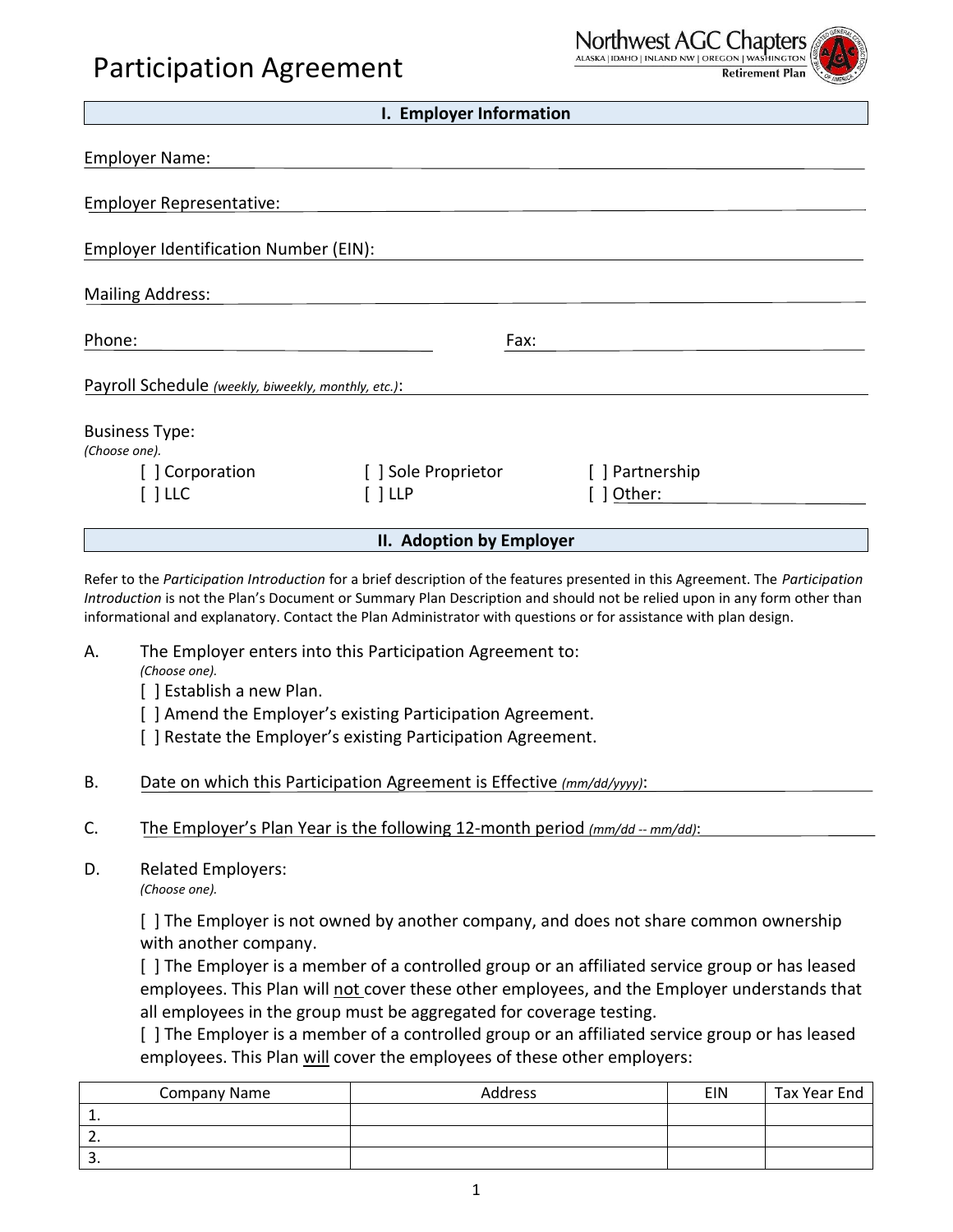Participation Agreement



#### **III. Covered Employees**

The following employees are eligible to participate in this Plan once they satisfy the initial eligibility requirements elected in Section V:

[] All employees of the Employer.

[ ] All employees of the Employer who perform services under a contract covered by the Davis-Bacon Act, Service Contract Act or other Prevailing Wage Law.

[] All employees of the Employer except employees whose wages are governed by the terms of a collective bargaining agreement under which retirement benefits were the subject of good faith bargaining.

[ ] All employees of the Employer covered by the following collective bargaining units *(to be used only in conjunction with the previous option, covering all employees except employees whose wages are governed by the terms of a collective bargaining agreement)*:

| <u>. .</u> |  |
|------------|--|
| <u>.</u>   |  |

#### **IV. Annual Compensation**

Compensation for the purpose of calculating Employee and Employer contributions will be the amount of all W-2 earnings for personal services paid to the Participant by the Employer (Box 1 of Form W-2) while eligible for the Plan, increased by the Participant's pre-tax elections.

Bonus pay will impact compensation as follows: *(Choose one).*

- [ ] Bonus pay will be considered eligible compensation for the calculation of contributions.
- [ ] Bonus pay will not be considered eligible compensation for the calculation of contributions.

Compensation beyond the IRS Section 401(a)(17) compensation limit will not be considered for the calculation of contributions.

For the calculation of prevailing wage contributions, compensation will be the total wages subject to federal income tax withholding for services rendered on a contract subject to the Davis-Bacon Act, Service Contract Act or other Prevailing Wage Law (3401(a) wages), increased by the Participant's pretax elections.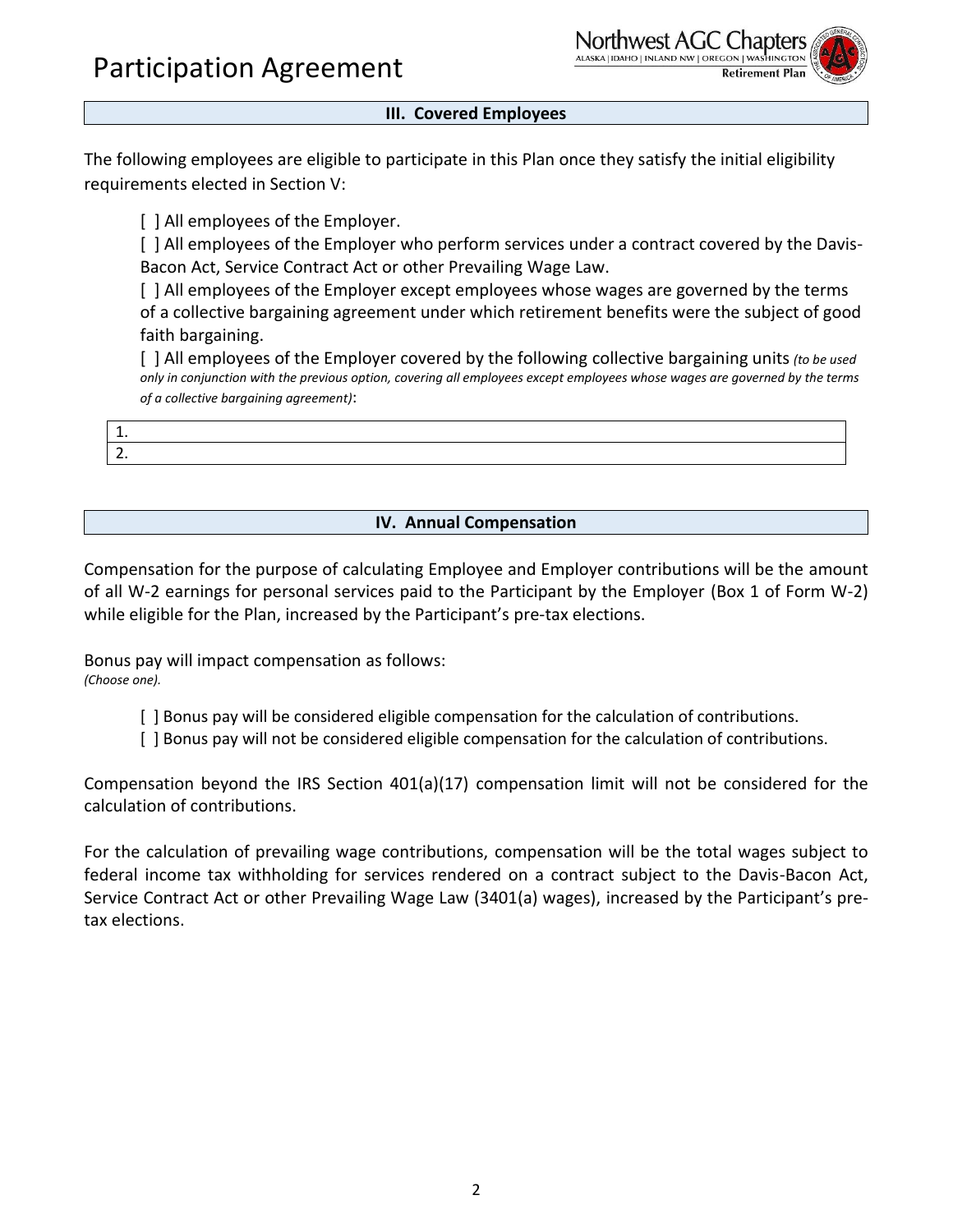Participation Agreement



#### **V. Election of Contribution Provisions**

Place a checkmark next to each provision you would like to offer. For example, an Employer who wants to remit prevailing wage contributions to the Plan should check the below option, *[*✓ *] Employer Prevailing Wage Contributions***.** If they also want to allow their Employees to make pre-tax deferrals to their accounts, they would also check the option, *[*✓*] Employee 401(k) Elective Deferral***s** on the next page, and make eligibility/entry/etc. elections in that section to set up the provision.

#### **[ ] Employer Prevailing Wage Contributions**

Eligibility: An Employee who performs services under a contract covered by the Davis-Bacon Act, Service Contract Act or other Prevailing Wage Law shall be eligible to participate in the Plan upon completion of:

[] one Hour of Service.

[] the first of the month following the completion of (30 or 60) Days of Service. Upon completion of this eligibility waiting period, the Employee shall participate in the Plan retroactive to the date upon which the Employee first performed an Hour of Service for the Employer.

An Employer electing a 30 or 60 day initial eligibility requirement will "hold" a new Employee's fringe benefit until this eligibility waiting period has passed. Once the eligibility waiting period has passed, the Employer will immediately remit the "held" fringe benefit wages to the Plan. If the Employee terminates employment prior to completing the initial eligibility waiting period, the Employer will immediately pay the "held" fringe benefit wages in cash upon termination.

Prevailing wage contributions are always 100% vested.

Contributions for a Davis-Bacon Act, Service Contract Act or other Prevailing Wage Law participant shall be made at the hourly contribution rate designated for that Participant's employment classification. The Employer is responsible for determining and documenting the hourly contribution rate and the offset for contributions to other designated fringe benefit plans.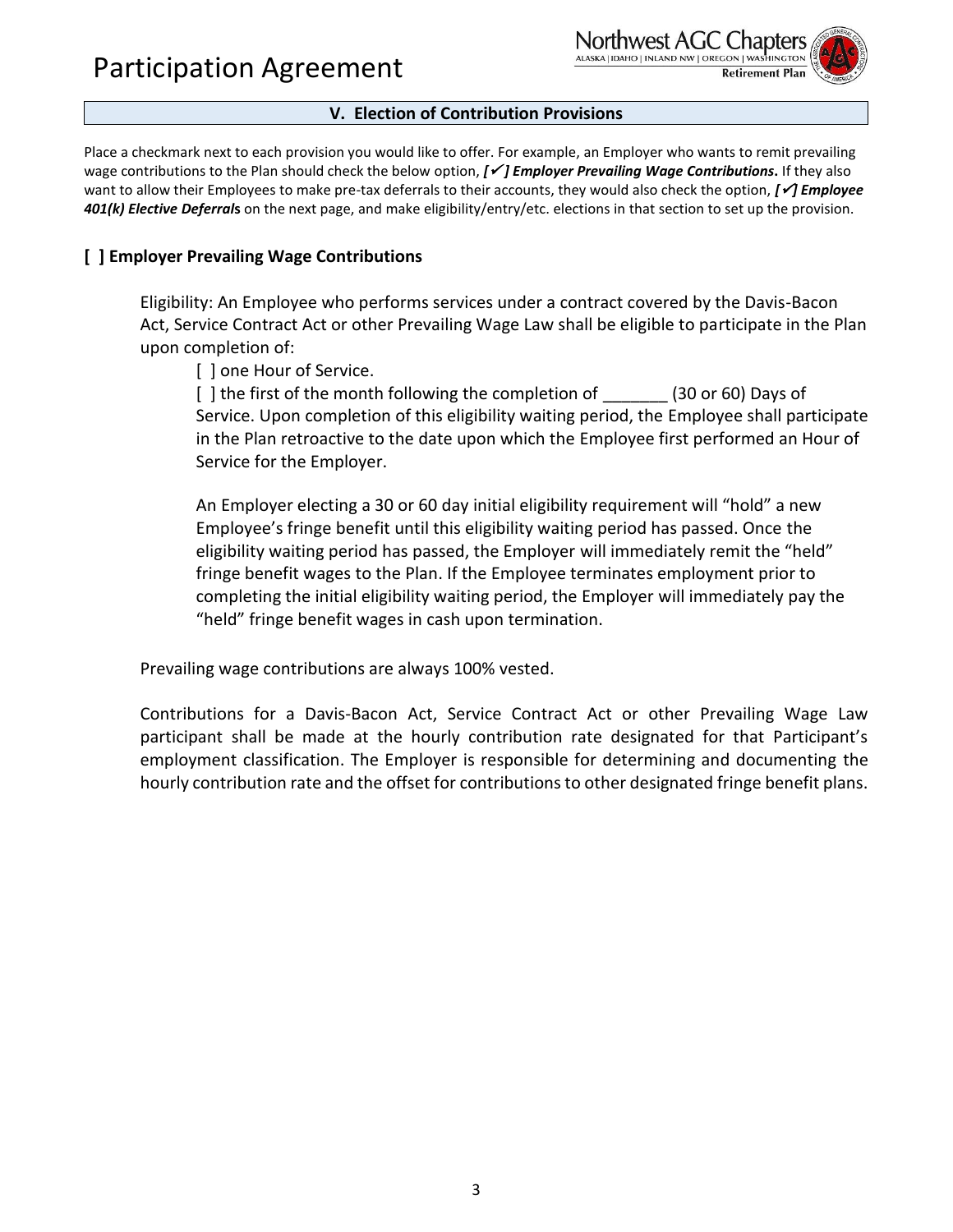

### **[ ] Employee 401(k) Elective Deferrals**

Eligibility: An Employee will become eligible to make 401(k) Deferrals upon completion of:

[ ] one Hour of Service.

[ ] one Month of Service.

[] three Months of Service.

Entry: After satisfying the above Eligibility requirement, an Employee may begin making 401(k) Deferrals on the following date:

[ ] the first day of the payroll period beginning after the employee satisfies the eligibility requirement.

[ ] the first day of the month beginning after the employee satisfies the eligibility requirement.

 $\lceil$  ] earlier of the first day of the plan year or the first day of the 7<sup>th</sup> month of the plan year after the employee satisfies the eligibility requirement.

Automatic Enrollment: The Employer will automatically enroll an Employee to make 401(k) Deferrals if the Employee has not yet enrolled, and has not made a definitive election to not participate:

[ ] No

[] Yes, at a pre-tax rate of \_\_\_\_\_% (3% to 5% is recommended), 60 days after the entry date specified above.

Automatic Escalation: The Employer will allow participating Employees to elect to have their deferral rates automatically incremented at the start of each year:

[ ] No

[ ] Yes, at a rate of 1%. Automatic Escalation will cease once an Employee is deferring at a rate of 10%.

#### **[ ] Employee Roth 401(k) Elective Deferrals**

Roth 401(k) Elective Deferrals can only be adopted if the 401(k) Elective Deferrals are also adopted. The initial eligibility and plan entry date for Roth 401(k) Deferrals are the same as those specified above for 401(k) Deferrals. Automatic Enrollment and Automatic Escalation features are not available for Roth 401(k) Deferrals.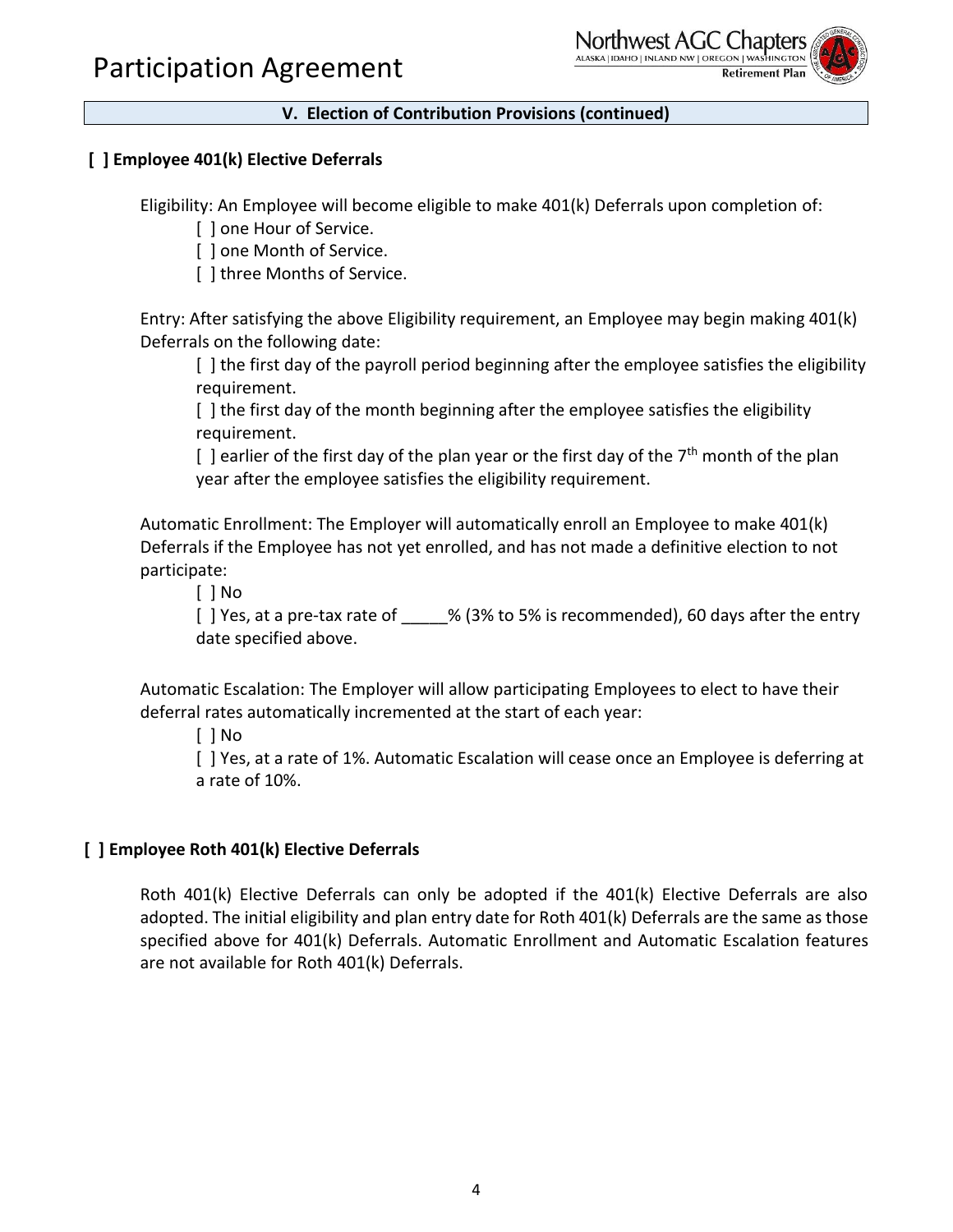

#### **[ ] Employer Safe Harbor Contributions**

Eligibility: An employee will become eligible for a Safe Harbor contribution upon completion of:

[ ] one Hour of Service.

[ ] one Month of Service.

[ ] three Months of Service.

Entry: After satisfying the above eligibility requirement, an Employee will receive a Safe Harbor contribution for the year including the following date:

[ ] the first day of the payroll period beginning after the employee satisfies the eligibility requirement.

[ ] the first day of the month beginning after the employee satisfies the eligibility requirement.

 $\lceil$  ] earlier of the first day of the plan year or the first day of the 7<sup>th</sup> month of the plan year after the employee satisfies the eligibility requirement.

Safe Harbor Contribution Formula:

[] Safe Harbor 3% Non-elective Contribution

All eligible employees get a contribution equal to 3% of their eligible compensation. This is not dependent on the employees' making 401(k) deferrals.

[ ] Safe Harbor Match

Eligible employees get a company matching contribution to their 401(k) deferrals of 100% match on the first 3% deferred, and 50% match on the next 2% deferred. To get a maximum match of 4%, they'd need to defer at least 5%.

[] Enhanced Safe Harbor Match

Eligible employees get a company matching contribution to their 401(k) deferrals of 100% match on the first 4% deferred.

An Employer's Safe Harbor contribution under this 401(k) Plan can be offset by Prevailing Wage Law contributions to this 401(k) Plan.

Safe Harbor contributions are always 100% vested, and are not subject to a last-day employment requirement or an ongoing minimum hours requirement.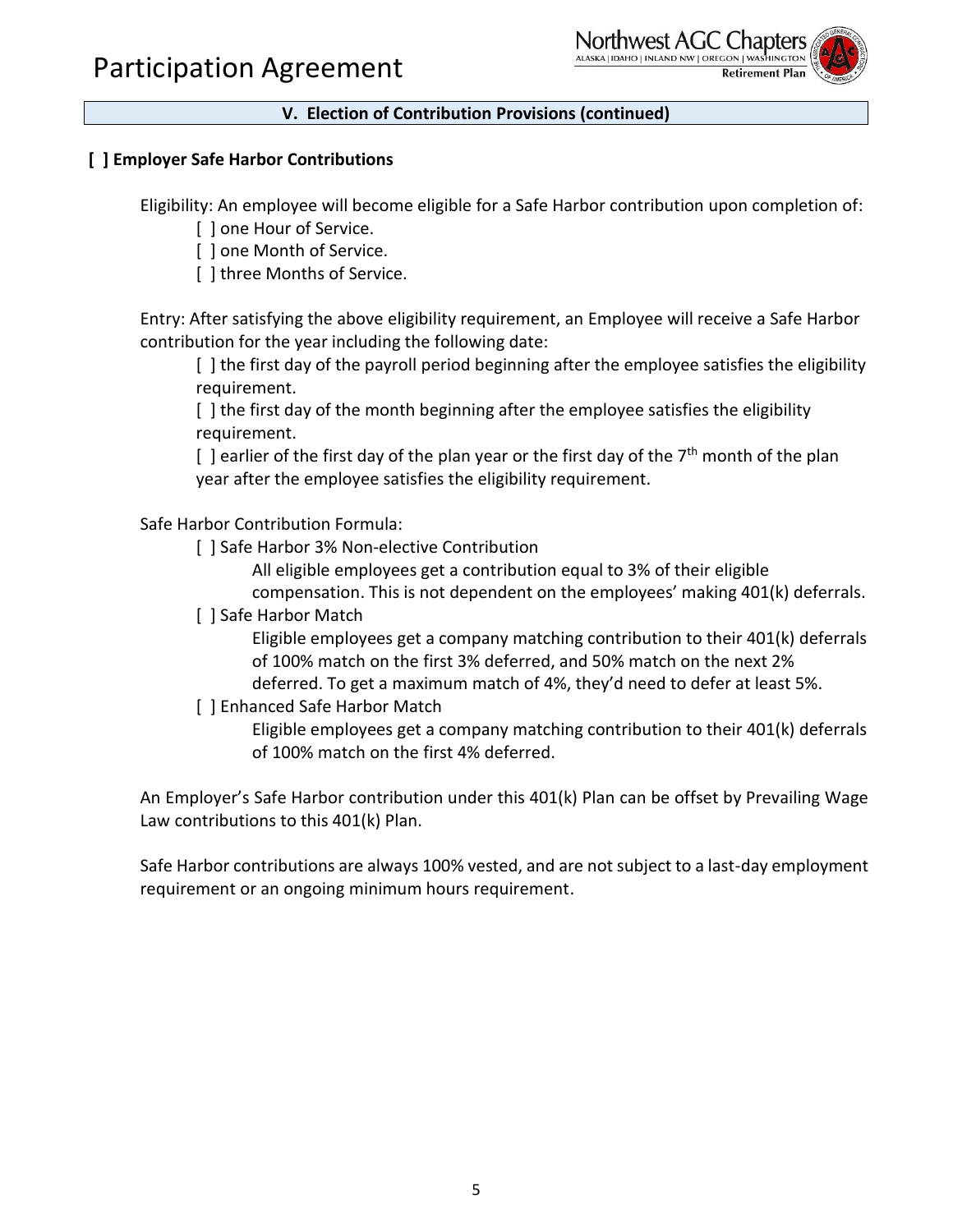

#### **[ ] Employer Discretionary Matching Contributions**

Eligibility: An employee will become eligible for a matching contribution upon completion of:

[ ] one Hour of Service.

[ ] one Month of Service.

[ ] three Months of Service.

[] one Year of Service.

Entry: After satisfying the above Eligibility requirement, an Employee will receive a matching contributions on the following date:

[ ] the first day of the payroll period beginning after the employee satisfies the eligibility requirement.

[ ] the first day of the month beginning after the employee satisfies the eligibility requirement.

 $\lceil$  ] earlier of the first day of the plan year or the first day of the  $7<sup>th</sup>$  month of the plan year after the employee satisfies the eligibility requirement.

Vesting: All discretionary matching contributions shall be:

[] 100% vested immediately.

[] Subject to the following 2-6 year graded vesting schedule:

| <b>Vested percent</b> |
|-----------------------|
| 20% vested            |
| 40% vested            |
| 60% vested            |
| 80% vested            |
| 100% vested           |
|                       |

An Employer has the discretion to start, stop, or change their discretionary matching contribution, but must communicate to the Plan Administrator the following in writing:

- The matching formula
- The period over which the matching formula is calculated (each pay period, monthly, annually, etc.)
- How often matching contributions will be remitted to participant accounts (each pay period, monthly, annually, etc.)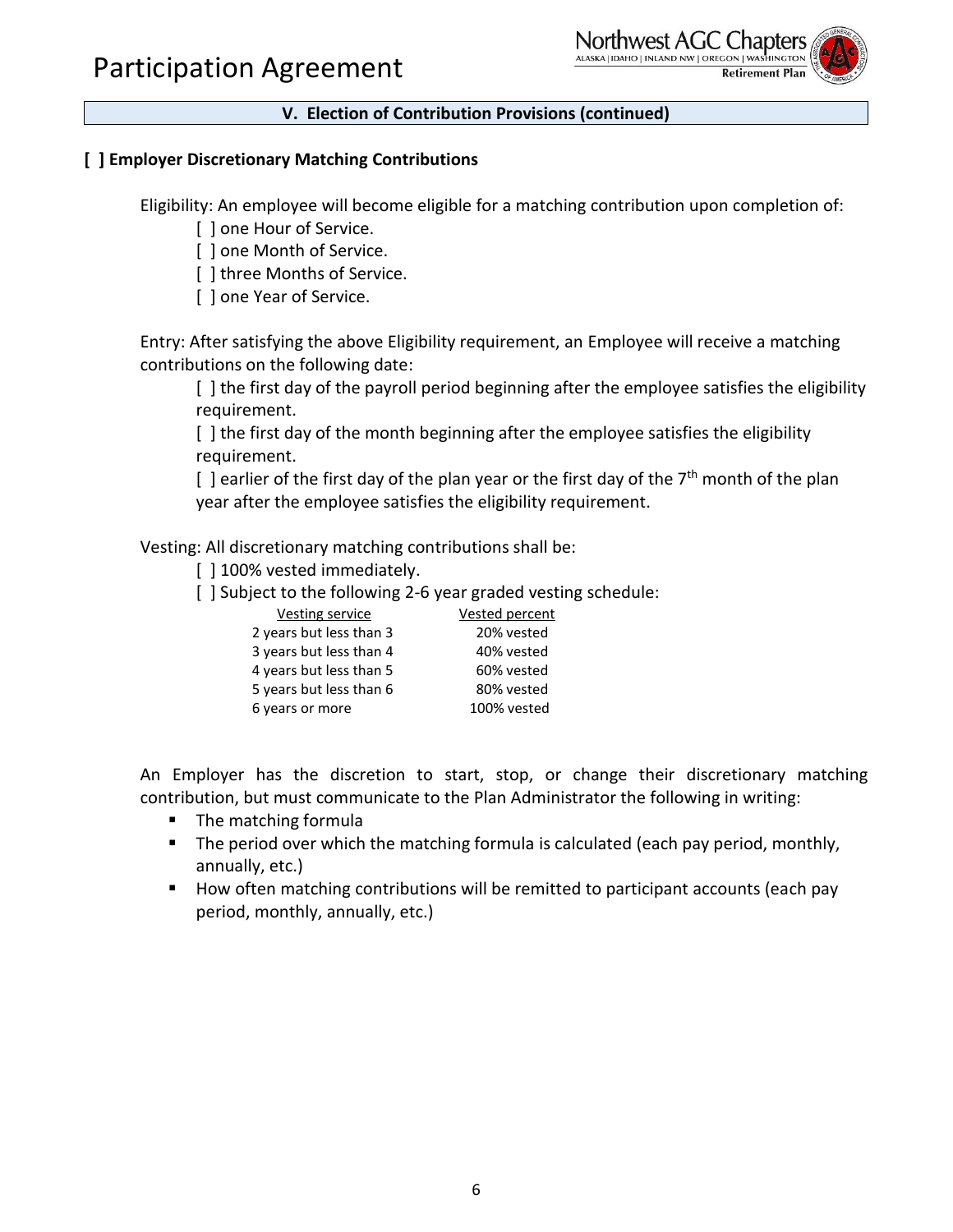

#### **[ ] Employer Discretionary Profit Sharing Contributions**

Initial Eligibility: An employee will become eligible for a profit sharing contribution upon completion of:

[ ] one Hour of Service.

[] one Month of Service.

[ ] three Months of Service.

[ ] one Year of Service.

Entry: After satisfying the above Eligibility requirement, an Employee will receive a profit sharing contribution for the year including the following date:

[ ] the first day of the payroll period beginning after the employee satisfies the eligibility requirement.

[ ] the first day of the month beginning after the employee satisfies the eligibility requirement.

[ ] earlier of the first day of the plan year or the first day of the  $7<sup>th</sup>$  month of the plan year after the employee satisfies the eligibility requirement.

Ongoing Eligibility: To receive a contribution for the plan year, an Employee must have satisfied the above Initial Eligibility/Entry requirements. Additionally,

[ ] the Employee must have worked 1,000 hours during the plan year.

[] the Employee must have been employed on the last day of the plan year.

[ ] the Employee must have worked 1,000 hours during the plan year and have been employed on the last day of the plan year.

[ ] the Employee does not have to satisfy a minimum hours or last day requirement.

Vesting: All discretionary matching contributions shall be:

[] 100% vested immediately.

[] Subject to the following 2-6 year graded vesting schedule:

| Vesting service         | Vested percent |
|-------------------------|----------------|
| 2 years but less than 3 | 20% vested     |
| 3 years but less than 4 | 40% vested     |
| 4 years but less than 5 | 60% vested     |
| 5 years but less than 6 | 80% vested     |
| 6 years or more         | 100% vested    |
|                         |                |

Contribution Formula: If the Employer chooses to make a profit sharing contribution for the plan year, the contribution must be made to all eligible employees *pro rata* on eligible compensation.

The Employer has the option to make profit sharing contributions according to a different formula. A non-*pro rata* formula can only be used if gateway testing requirements are satisfied and if the contribution is first cross-tested to ensure that it is non-discriminatory. If an Employer would like to use a cross-tested contribution formula for the plan year, the Employer must indicate in writing that they would like to make a cross-tested contribution for the plan year, and the amount of the contribution they would like to have made to each Employee or class of Employees. If cross-tested, each eligible Employee shall comprise his or her own allocation group, and adjustments shall be made for contributions in excess of the Section 415(c), or for Top Heavy minimum contributions.